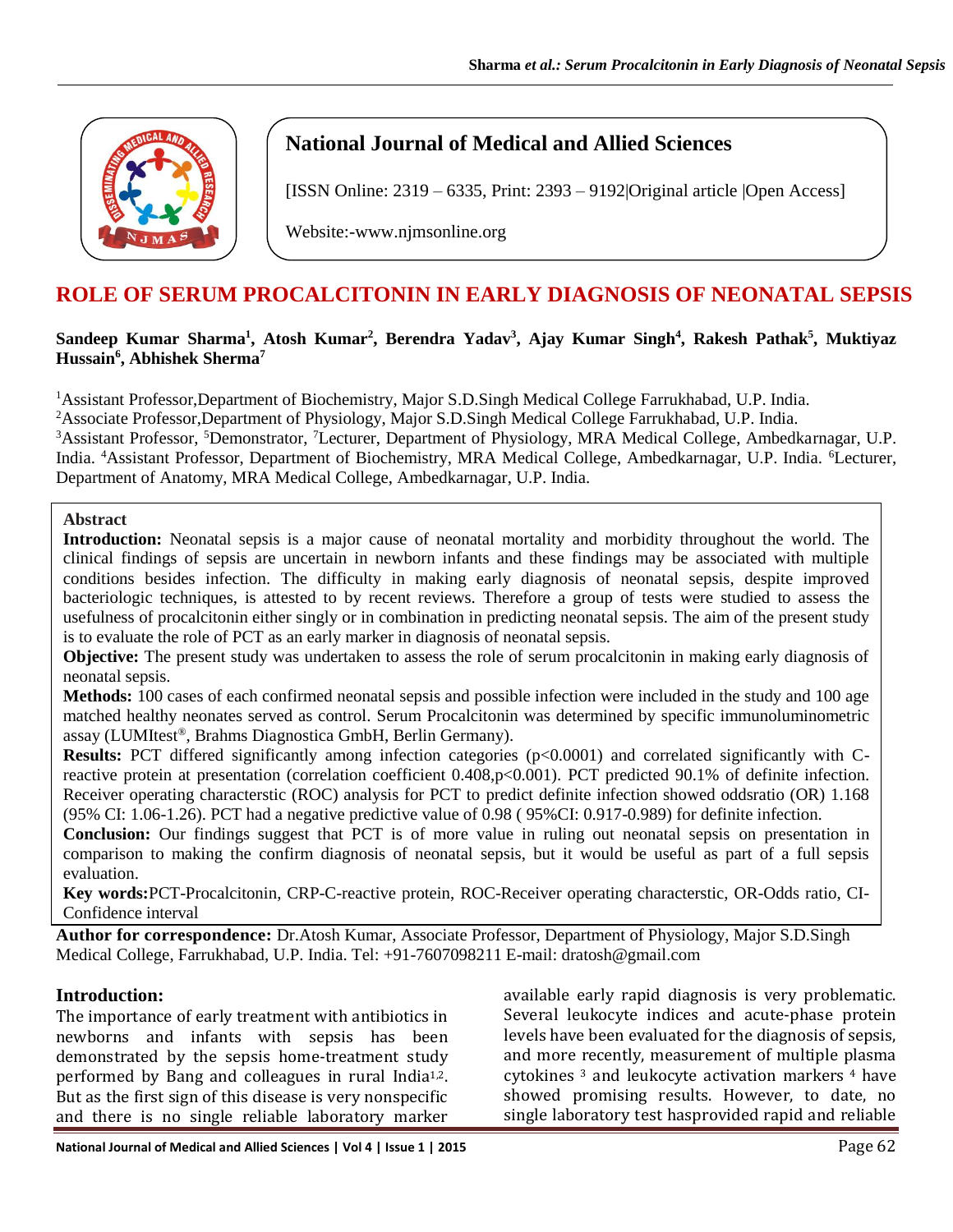identification of early infected neonates. The best prediction is obtained using a combination of inflammatory markers including interleukin 6 (IL6) andinterleukin 8 (IL8) and C-reactive protein (CRP) .This inability has led to a search for new diagnostic markers5,6. Serum procalcitonin (PCT) is one of many inflammatory markers and is now available as a routine laboratory investigation. PCT a prohormone of calcitonin occurs in very low concentration in in the serum of normal individuals. PCT is preferentially induced in bacterial sepsis, especially in severe sepsis and septic shock7,8. PCT can therefore be used to discriminate systemic inflammation due to bacterial sepsis from other causes and can also be used to monitor the progress and prognosis of patients with sepsis<sup>7,9</sup>. The aim of the present study is to evaluate the role of PCT as an early marker in diagnosis of neonatal sepsis.

### **Material methods:**

This prospective study was conducted on one hundred cases of neonatal sepsis conformed by positive blood culture, abnormal CRP, platelet count and WBC count and one hundred cases of possible infection having negative blood culture with abnormal CRP or a combination of at least two of the following abnormal platelet count, white cell count and CRP admitted in pediatrics department of Major S.D.Singh Medical College, Farrukhabad ,India, from January 2012 to October 2013 were selected for the present study. Infants born to mothers with gestational diabetes were also excluded (because available data indicate that PCT values are higher for neonates born to diabetic mothers<sup>10</sup>). One hundred healthy neonates having negative blood culture, normal CRP, platelet count and white cell count were selected to serve as normal control. Blood samples were centrifuged within 30 minutes of collection. Serum was stored at -20<sup>°</sup> before analysis. All patients were entered in the study after written informed consent was obtained from the parent or guardian and the study was approved by the ethical committee of the Major S.D.Singh Medical College Farrukhabad.

### **Estimation of PCT**

PCT was measured by a specific immunoluminometric assay (LUMItest®, Brahms Diagnostica GmbH, Berlin Germany), requiring

National Journal of Medical and Allied Sciences | Vol 4 | Issue 1 | 2015<br>
Page 63

20µl of serum and 2hr to complete. The detection limit of this immunoluminometric assay is .08 ng/ml. Luminescence was measured automatically on a Lumat LB 9507tube luminometer ( Berthold Technologies GmbH & Co. KG, Bad Wildbad, Germany).

## **Statistical analysis**

Continuous variable and proportions for categorical variables includes mean and standard deviation. Kruskal-Wallis one - way analysis of variance was done to determine whether any variable differed significantly among infection categories. Spearman's rank correlation and logistical regression were also done to determine the best predictors of infections. Receiver operating characteristics (ROC) analysis was done to evaluate the application of PCT as a diagnostic test for neonatal infection.

#### **Results:**

300 neonates were evaluated within the first 72 hours of life. The mean birth weight was 1985g (SD 897g) and gestational age 34.7 weeks (SD 4.3weeks).One-way analysis of variance (Kruskal-Wallis) showed that birth weight  $(p=0.001)$ gestational age  $(p=0.0005)$  and PCT  $(p<0.0001)$ differed significantly among healthy neonates and neonates with sepsis. Logistical regression and ROC analysis was performed among 'no infection' versus 'any infection' and 'no infection' versus 'definite infection'. PCT alone correctly predicted 73.65 of any infection and 90.1% of definite infection. If birth weight, gestational age and platlets were included, the prediction improved to 82.7% and 93.1% respectively.The predictive values for PCT using a cut off of 0.5ng/ml are shown in table 2. ROC analysis using PCT to predict 'no infection' versus 'any infection' gave an odds ratio (OR) of 1.136 (95% CIs 1.07- 1.26). The OR for the prediction of PCT for 'no infection versus 'definite infection' was 1.168 (95% CI;1.06- 1.26).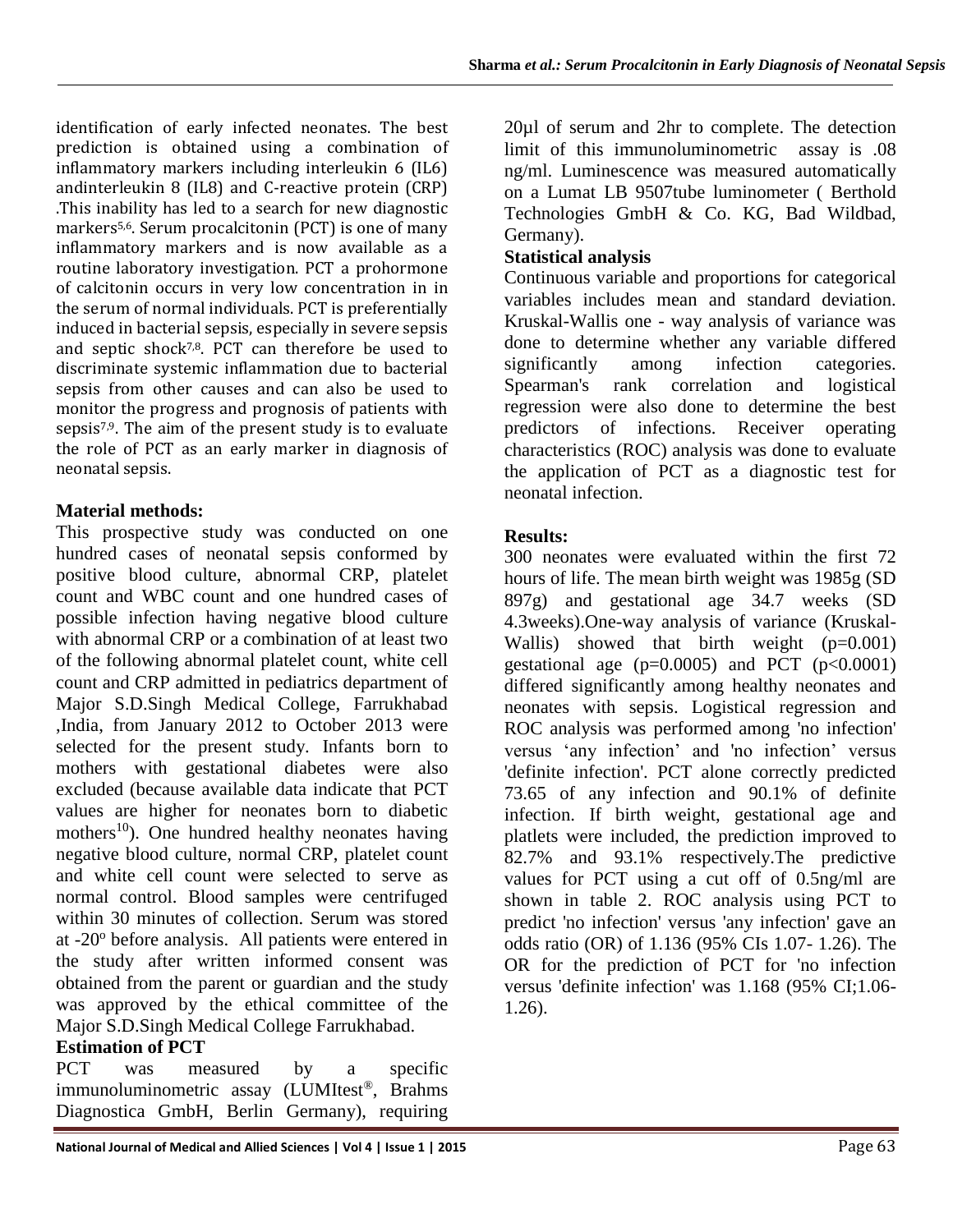| Category    | Number of<br>subjects | <b>PCT</b> level<br>(median<br>ng/dl) | Range | <b>IOR</b> |
|-------------|-----------------------|---------------------------------------|-------|------------|
| Healthy     | 100                   | 0.47                                  | 32.6  | 0.67       |
| Neonate     |                       |                                       |       |            |
| Neonate     | 100                   | 8.21                                  | 35.8  | 12.85      |
| with sepsis |                       |                                       |       |            |

**Table No. 1: Procalcitonin levels among the different categories**

**Table No. 2: Predictive values for PCT < 0.5 NG/ML (95% CI)**

| category    | <b>Sensitivity</b> | <b>Specificity</b> | <b>Positive</b><br>predictive<br>value | <b>Negative</b><br>predictive |
|-------------|--------------------|--------------------|----------------------------------------|-------------------------------|
|             |                    |                    |                                        | value                         |
| <b>None</b> | 0.81               | $0.6^{\circ}$      | 0.53                                   | 09                            |
| versus      | $(0.724 -$         | $(0.431 -$         | $(0.402 -$                             | $(0.748 -$                    |
| any         | 0.847)             | 0.573)             | 0.541)                                 | 0.868                         |
| infection   |                    |                    |                                        |                               |
| <b>None</b> | 0.772              | 0.56               | 0.15                                   | 0.98                          |
| versus      | $(0.708 -$         | $(0.416 -$         | $(0.087 -$                             | $(0.917 -$                    |
| definite    | 0.784)             | 0.587)             | 0.217)                                 | 0.989                         |
| infection   |                    |                    |                                        |                               |

### **Discussion**

Neonatal sepsis is a major cause of neonatal mortality and morbidity throughout the world. The clinical findings of sepsis are uncertain in newborn infants and these findings may be associated with multiple conditions besides infection. Acute phase reactants have been used frequently as an earlymarker of bacterial sepsis. Previous studies have shown CRP to be a useful marker of bacterial sepsis in the neonate. There is no single reliable test for the early confirmation of definite neonatal sepsis. Therefore, there is a continuing search for a new infection marker, including investigation of PCT.

In 1993, a study identified elevated level of PCT in patients with bacterial infection $11$ . Since then, PCT has become the most widely studied and reportedputative biomarker for sepsis in children<sup>12-</sup> <sup>14</sup>. While circulating levels of PCT in healthy subjects are below the limit of detection, production of PCT during inflammation correlates with both the presence of bacterial endotoxin and inflammatory cytokines $11$ . PCT has been reported to:

- Differentiate between SIRS and sepsis<sup>15</sup>.
- Serve as a marker for sepsis in neonates $16,17$ .
- Identify children at high risk of death from sepsis after bone marrow transplant<sup>18</sup>.
- Have a better correlation with sepsis than CRP or
- WBC count in patients admitted to apediatric intensive care unit <sup>19</sup>.
- Correlate with poor outcome in pediatric sepsis<sup>20</sup>.
- Differentiate between fever of viral and bacterial etiology with more specificity than and similar sensitivity to  $CRP^{21}$ .

However, other studies have reported that PCT is nonspecificand/or insensitive in the diagnosis of invasive fungal infections<sup>22</sup>, sepsis in burns patients<sup>23</sup>, meningococcemia<sup>24</sup>, and neonatal sepsis $^{25}$ .

PCT is a 116 amino acid peptide divided into 3 sections: amino terminus of PCT, immature calcitonin and katacalcin (CCP-1). It is encoded by CALC-1 gene located on chromosome  $11$ .

It is expressed in tissue-specific manner (produced predominantly by monocytes and hepatocytes). PCT is synthesized to smaller peptides and mature calcitonin which is stored in secretory granulesand secreted in the blood to regulate calcium concentration.

In the present study it is found that though PCT has a predictive role in neonatal sepsis but it is not sufficient alone as a sole marker of sepsis because specific cut-off values of PCT may be required in the first 48 hours of life, as various maternal and perinatal factors affect the PCT levels<sup>26</sup>. The explanation for this difference in the PCT levels between two groups may be due the fact that in absence of infection CALC-1 gene transcription in non-neuroendocrine tissue is suppressed except lfor thyroid gland C cells producing the precursor of calcitonin in healthy and non-infected individuals.In presence of infection, non-neuroendocrine tissue (parenchymal tissue and differentiated cell types)express the CALC-1 gene to produce increased levels of PCT; function of this increase is currentlyunknown.

The negative predictive value for definite infection in our study is 98%. This is in agreement with Guibourdencheet  $al^{27}$ who have suggested that a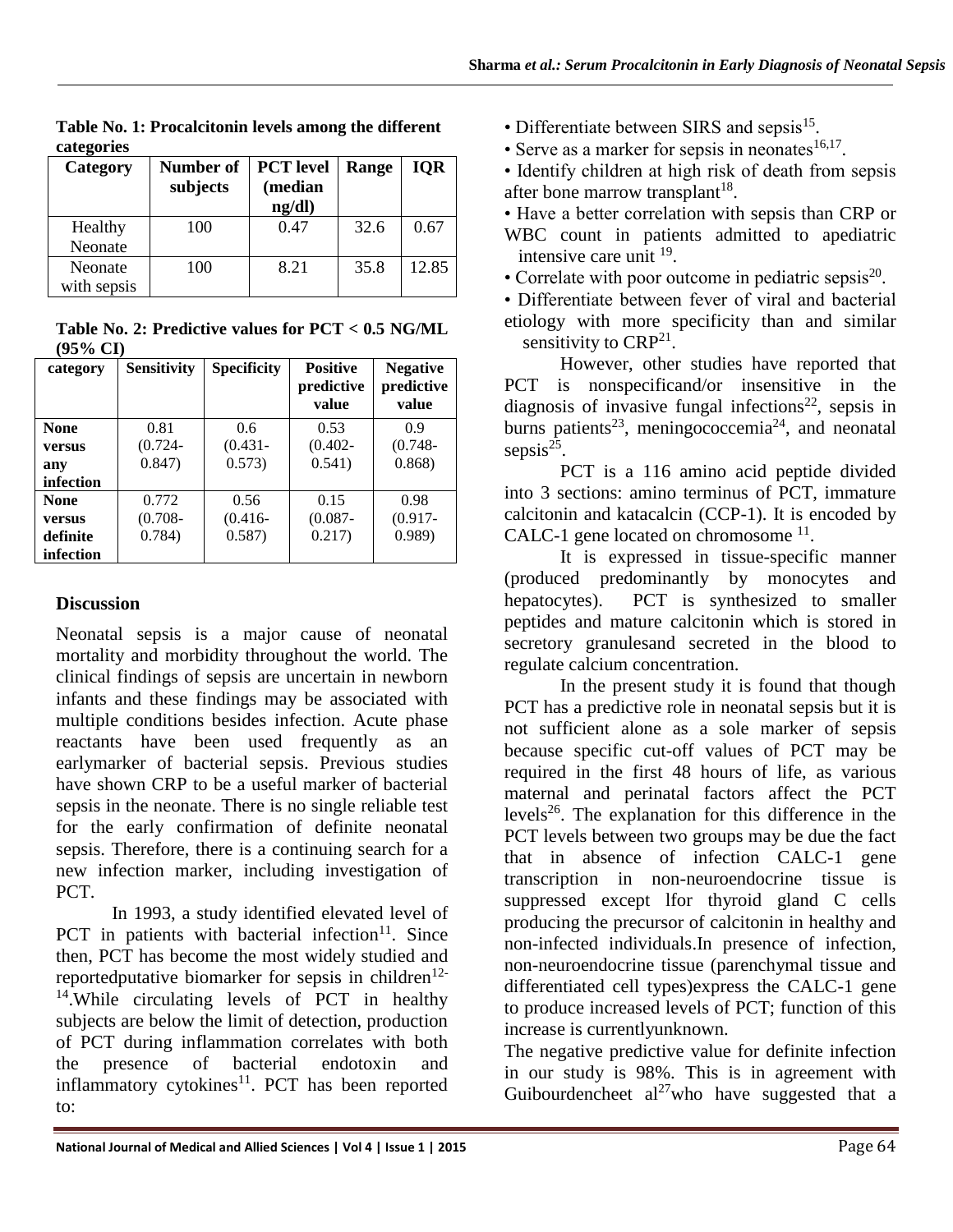negative PCT on presentation may be useful to rule out sepsis in neonates.

#### **Conclusion:**

From above study we reach to the conclusion that PCT alone is of moderate diagnostic value for the detection of neonatal sepsis. PCT alone is insufficient in confirming the diagnosis of neonatal sepsis, but would be useful as part of a sepsis evaluation. A negative PCT at presentation may be useful to rule out sepsis, but this should be evaluated further.

### **References:**

- **1.** Bang AT, Bang RA, Reddy MH. Simple clinical criteria to identify sepsis or pneumoniain neonates in the community needing treatment or referral. Pediatr Infect Dis J.2005;**24**:335–41.
- **2.** Bang AT, Bang RA, Baitule SB . Effect of home-based neonatal care and managementof sepsis on neonatal mortality: field trial in rural India. Lancet.1999;**354**:1955–61.
- **3.** Hodge G, Hodge S, Haslam R, McPhee A, Sepulveda H, Morgan E, et al. Rapidsimultaneous measurement of multiple cytokines using 100 microl sample volumes- association withneonatal sepsis. ClinExpImmunol. 2004;137:402–407.
- **4.** Hodge G, Hodge S, Han P, Haslam R. Multiple leucocyte activation markers to detect neonatalinfection. ClinExpImmunol. 2004;135:125–129.
- **5.** Polin RA. The "ins and outs" of neonatal sepsis.J Pediatr. 2003;143:3–4.
- **6.** Weinberg GA, Powell KR. Laboratory aids for diagnosis of neonatal sepsis. In: Remington JS and Klein JO, editor. Infectious diseases of the fetus and newborn infant. Philadelphia, Saunders. 2001; 1327–1344.
- **7.** Meisner M. Pathobiochemistry and clinical use of procalcitonin. ClinChimActa. 2002; 323: 17- 29.
- **8.** Giamarellos- Bourboulis EJ, Mega A, Grecka P. Procalcitonin: a marker to clearly differentiate systemic inflammatory response

syndrome and sepsis in the critically ill patient? Intensive Care Med. 2002; 28: 1351-1356.

- **9.** Athan F, Akagunduz B, Genel F, Bak M, Can D. Procalcitonin: a marker of neonatal sepsis. Trop Pediatr. 2002; 48: 10-14.
- **10.** ChiesaC, Panero A, Rossi N, Stegagno M, De Giusti M, Osborn JF, et al. Reliability of procalcitonin concentrations for the diagnosis of sepsis in critically ill neonates. Clin Infect Dis. 1998;26:664-672.
- **11.** Maruna P, Nedelnikova K, Gurlich R. Physiology and genetics of procalcitonin. Physiol Res. 2000;**49**:S57–61.
- **12.** Leclerc F, Cremer R, Noizet O. Procalcitonin as a diagnostic and prognostic biomarker ofsepsis in critically ill children. PediatrCrit Care Med.2003;**4**:264–6.
- **13.** Mariscalco MM. Is plasma procalcitonin ready for prime time in the pediatric intensive careunit? PediatrCrit Care Med.2003;**4**:118–9.
- **14.** Meisner M. Biomarkers of sepsis: clinically useful? CurrOpinCrit Care.2005;**11**:473–80.
- **15.** Arkader R, Troster EJ, Lopes MR . Procalcitonin does discriminate between sepsis andsystemic inflammatory response syndrome. Arch Dis Child.2006;**91**:117–20.
- **16.** Athhan F, Akagunduz B, Genel F . Procalcitonin: a marker of neonatal sepsis. J TropPediatr. 2002;**48**:10–4.
- **17.** Pavcnik-Arnol M, Hojker S, Derganc M. Lipopolysaccharide-binding protein in critically illneonates and children with suspected infection: comparison with procalcitonin,interleukin-6, and C-reactive protein. Intensive Care Med.2004;**30**:1454–60.
- **18.** Sauer M, Tiede K, Fuchs D . Procalcitonin, Creactive protein, and endotoxin afterbone marrow transplantation: identification of children at high risk of morbidity andmortality from sepsis. Bone Marrow Transplant.2003;**31**:1137–42.
- **19.** Casado-Flores J, Blanco-Quiros A, Asensio J . Serum procalcitonin in children withsuspected sepsis: a comparison with C-reactive protein and neutrophil count. PediatrCritCare Med.2003;**4**:190–5.